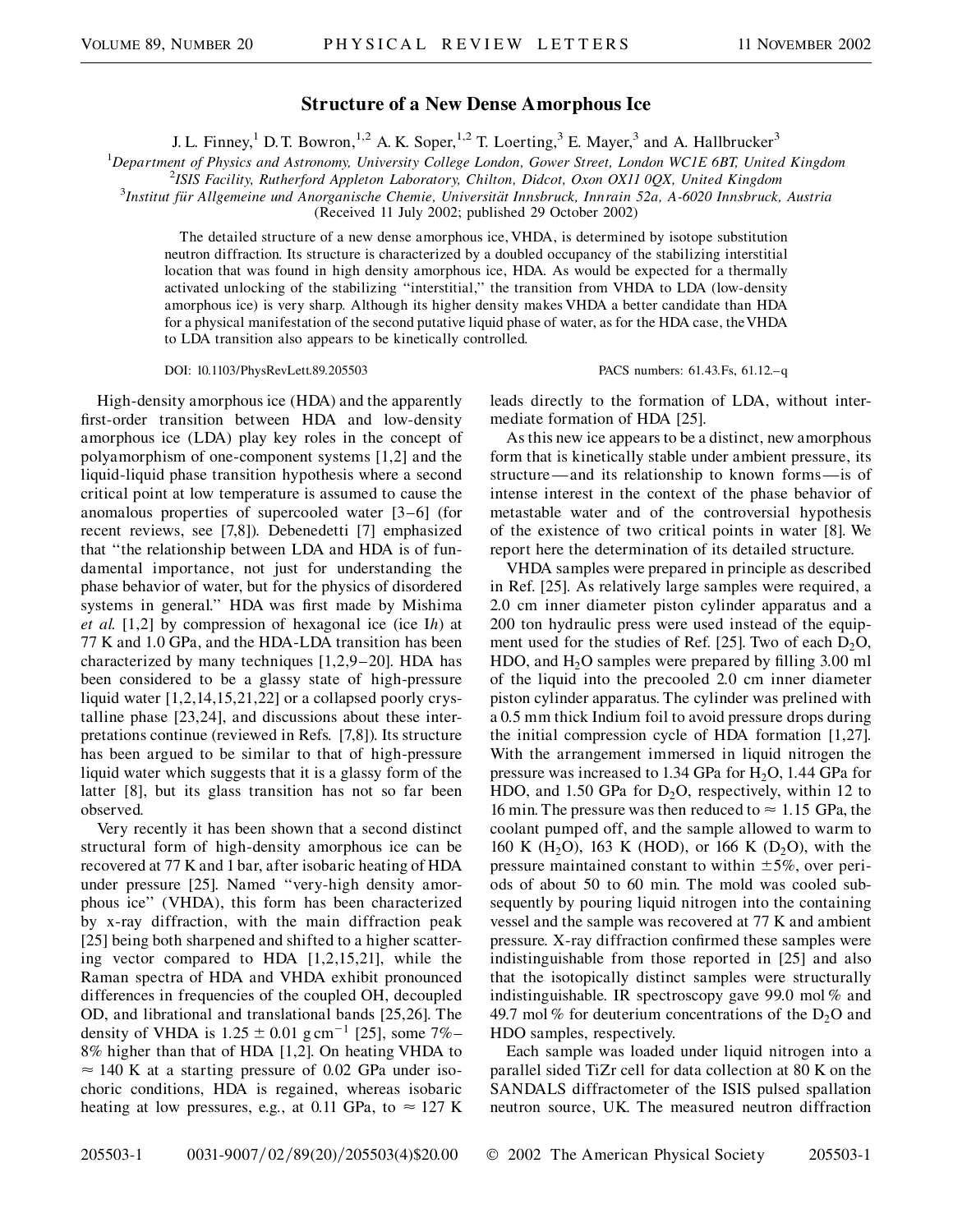patterns showed no sign of Bragg peaks that would have indicated the presence of crystalline material. After data collection on VHDA, the temperature of each sample was raised to 136 K for the *in situ* conversion to what was expected to be LDA. The temperature was then reduced and further data taken at 80 K. Background, can scattering, multiple scattering, and attenuation corrections were made using the ATLAS data analysis suite [28]. The data were then normalized for powder packing fraction as described in Ref. [9]. Subsequent spectroscopic analysis of the samples confirmed the isotopic compositions of the D<sub>2</sub>O and 50:50 H<sub>2</sub>O/D<sub>2</sub>O samples were unchanged.

In order to allow exploration of the geometries of the intermolecular structures consistent with the measured partial pair correlation functions, the empirical potential structure refinement (EPSR) procedure [29] was implemented [9]. This process performs a Monte Carlo computer simulation of the system under study to generate ensembles of water molecules whose structures are consistent with the measured diffraction data. The water molecule ensembles so obtained are used to calculate structural quantities such as site-site radial distribution functions (rdfs, Fig. 1) and spatial density functions (sdfs, Fig. 2). For the respective systems VHDA and LDA, the atomic densities used within the structure refinements were 0.125 and 0.0937 atoms  $A^{-3}$ . The similarity with those of LDA [9] of the partial rdfs obtained after the transformation (not shown) confirms that the transformed material was indeed LDA.

Comparing first the OH and HH partial rdfs of VHDA with those obtained earlier [9] on HDA (Fig. 1), these functions for the two structures are similar. The slight inward shift of the first maximum in the OH rdf may indicate a slight shortening of the hydrogen bond in VHDA. The first OH coordination number for VHDA of 2.0(0.1) in the range from 1*:*4 A to 2*:*5 A indicates that each water molecule makes on average two hydrogen bonds, as is the case for HDA [9]. We conclude that in VHDA, as well as HDA, we have a tetrahedrally coordinated fully hydrogen bonded network.

In contrast, the OO rdf for VHDA shows major changes from that of HDA. The broad, incipiently split second peak in HDA appears to shift inwards to form a shoulder on the first peak. Integrating under this first peak out to the first minimum for HDA (2*:*3 A to 3*:*3 A ) shows that the number of neighbors out to this distance has increased from the 5.0(0.1) of HDA to almost 6,  $[5.8(0.1)]$  for VHDA.

In HDA, it has been argued that this additional first neighbor ''interstitial'' molecule acts to stabilize the HDA structure by some kind of ''pinning'' mechanism. The interesting question then arises as to the location and possibly related function in VHDA of this additional *sixth* molecule in the first neighbor shell.

We consider first the coordination number calculated out to the first minimum in the OO partial rdf of VHDA which is at 3.1 Å. Interestingly, we find a value of essen-



FIG. 1. Intermolecular partial radial distribution functions of VHDA and HDA at 80 K. For clarity, the ordinates for  $g_{OH}(r)$ and  $g_{OO}(r)$  are shifted by 2 and 4, respectively.

tially  $4 \left[ 4.1(0.1) \right]$  for both HDA and VHDA. The obvious inference is that these are the four tetrahedrally coordinated waters hydrogen bonded to the central molecule, an inference confirmed by the sdf taken out to this distance [see the first pair of frames in Fig.  $2(a)$ ]: for both VHDA and HDA we see the classical water environment of two lobes above the central molecule relating to the two neighbors acting as proton acceptors, with the lobe(s) beneath corresponding to the two waters donating protons to the lone pair region of the central molecule. The fact that the lower lobe is separated into two for HDA is a consequence of the level at which the sdf is plotted, which is set to emphasize the dominant directions of the neighbor interactions. That the VHDA sdf retains a broader single lobe is suggestive of a slightly greater directional smearing of the first shell neighborhood of the lone pairs that is presumably a consequence of the higher density.

Moving to the second pair of frames in Fig. 2(b), which shows the spatial distribution of water neighbors *between* 3.1 and 3*:*3 A (the minimum in the HDA OO partial rdf [9]), we see a strong similarity between VHDA and HDA: the two large lobes are those of the interstitial ''lynch pin'' molecule that was identified previously in HDA [9]. However, we deduce from the coordination numbers that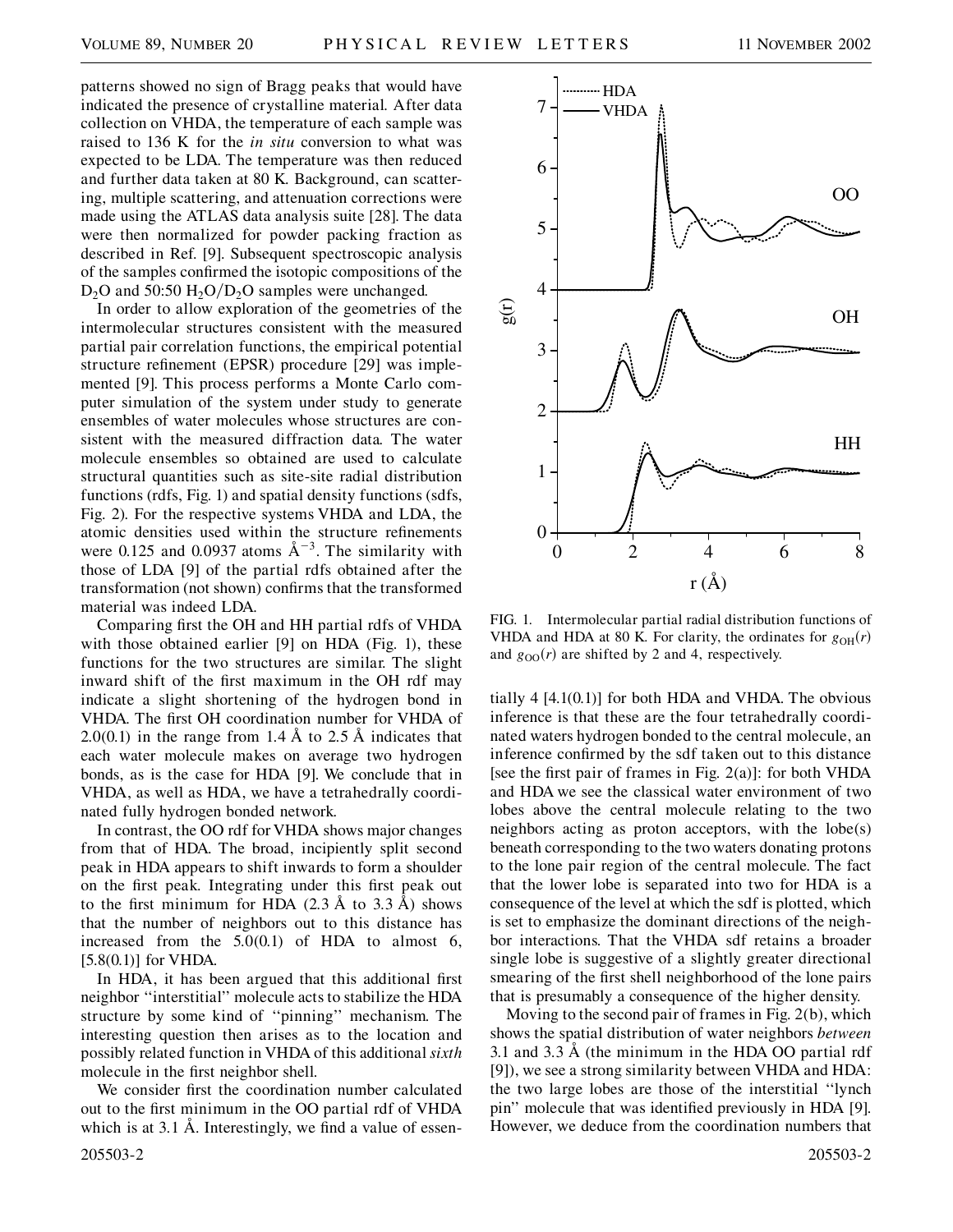

FIG. 2. Spatial density functions showing the distribution of water molecules in shells of increasing distance around a central water molecule for VHDA (left panels) and HDA (right panels) at 80 K. The HDA data are from the work in Ref. [9]. The contour levels are chosen such that 30% of the molecules are included in the lobes, which therefore indicate the main orientational arrangements of the waters in the shells. The shell boundaries are chosen to relate to relevant features in the  $g_{OO}(r)$ s of both structures (Fig. 1): (a) 2.3 Å–3.1 Å, (b) 3*:*1 A –3*:*3 A , (c) 3*:*3 A –3*:*7 A , and (d) 3*:*7 A –4*:*1 A . The coordination numbers that are associated with each of these panels are (a)  $4.1(0.1)$  for both VHDA and HDA, (b)  $1.7(0.1)$  and  $0.9(0.1)$  for VHDA and HDA, respectively, (c)  $3.5(0.1)$ and  $2.2(0.1)$  for VHDA and HDA, and last (d)  $2.7(0.1)$  and 3.5(0.1) for VHDA and HDA. This gives a total occupancy for the full second neighbor shell  $(b) + (c) + (d)$  of 7.9(0.1) molecules for VHDA and 6.6(0.1) for HDA. The viewport for each panel is set to 15  $\AA \times 15$  Å, with the water oxygen at the center.

there are approximately *two* molecules associated with these lobes in VHDA compared to the *one* in HDA. Thus, in going from HDA to VHDA, an additional molecule has been forced into the lynch pin location. In HDA, one water would be distributed between the two lobes, giving effectively 50% occupancy of each. In VHDA, we have forced an increase to essentially 100% occupancy of each lynch pin position.

Finally, farther out from the central molecule, in moving from HDA to VHDA the OO rdf of Fig. 1 suggests molecules are pushed inwards from the 3.7–4.1 Å region to the 3*:*3–3*:*7 A interval. That this inward shift reflects the consequence of a simple compression—i.e., without significant orientational reorganization—is implied by the similarities between the sdfs for these two respective shells as shown in Figs.  $2(c)$  and  $2(d)$ . Both shells in VHDA and HDA have the characteristic spatial structure of the water second neighbor shell. The only difference is that in going from HDA to VHDA, approximately one molecule shifts from the outer to the inner of these two shells.

A further point is evident from plotting the sdfs in sequential shells rather than in spheres of increasing radii as was done in an earlier publication on HDA and LDA [9]. The lynch pin lobes in the 3*:*1–3*:*3 A shell are now seen to be contiguous with the normal second neighbor shell. This is consistent with an interpretation of the lynch pin molecules in VHDA arising from molecules in the second shell being pushed closer towards the central molecule. In light of this, we begin to see how the structure of VHDA is obtained by a simple compressive distortion of the HDA structure. Moreover, a similar comment can be made about how the structure of HDA is obtained from that of liquid water. The results presented here thus imply that the structures of liquid water, HDA and VHDA, bear a simple relationship to each other without the need to postulate any significant structural reorganization. We move from liquid water through HDA to VHDA through the progressive increase in occupancy of the lynch pin interstitial site from about 20% (corresponding to the experimental coordination of 4.4) in liquid water, through 50% in HDA to  $\sim$ 100% in VHDA. We might therefore tentatively postulate that VHDA represents the limit in density without the need to force a structural reorganization, for example, through the creation of partially interpenetrating networks as seen in the higher pressure ice structures [30].

The transition at ambient pressure from VHDA to LDA occurs at about 127 K at a heating rate of 10 K min<sup>-1</sup>. This temperature is some 14 K higher than the HDA to LDA transformation measured in [13]. Although some of this difference is due to differences in measuring conditions, the transformation temperature of VHDA is clearly significantly higher than that of HDA. Moreover, this transition is calorimetrically very sharp (A. Hallbrucker, unpublished results), with no sign of any lower temperature feature such as that observed by Handa *et al.* [13] for the HDA to LDA transition. The sharpness of this process is consistent with the VHDA to LDA transition being kinetically constrained at low temperature, where insufficient molecular kinetic energy is available to enable the interstitial molecules to jump out of their first shell positions. With a higher occupancy of